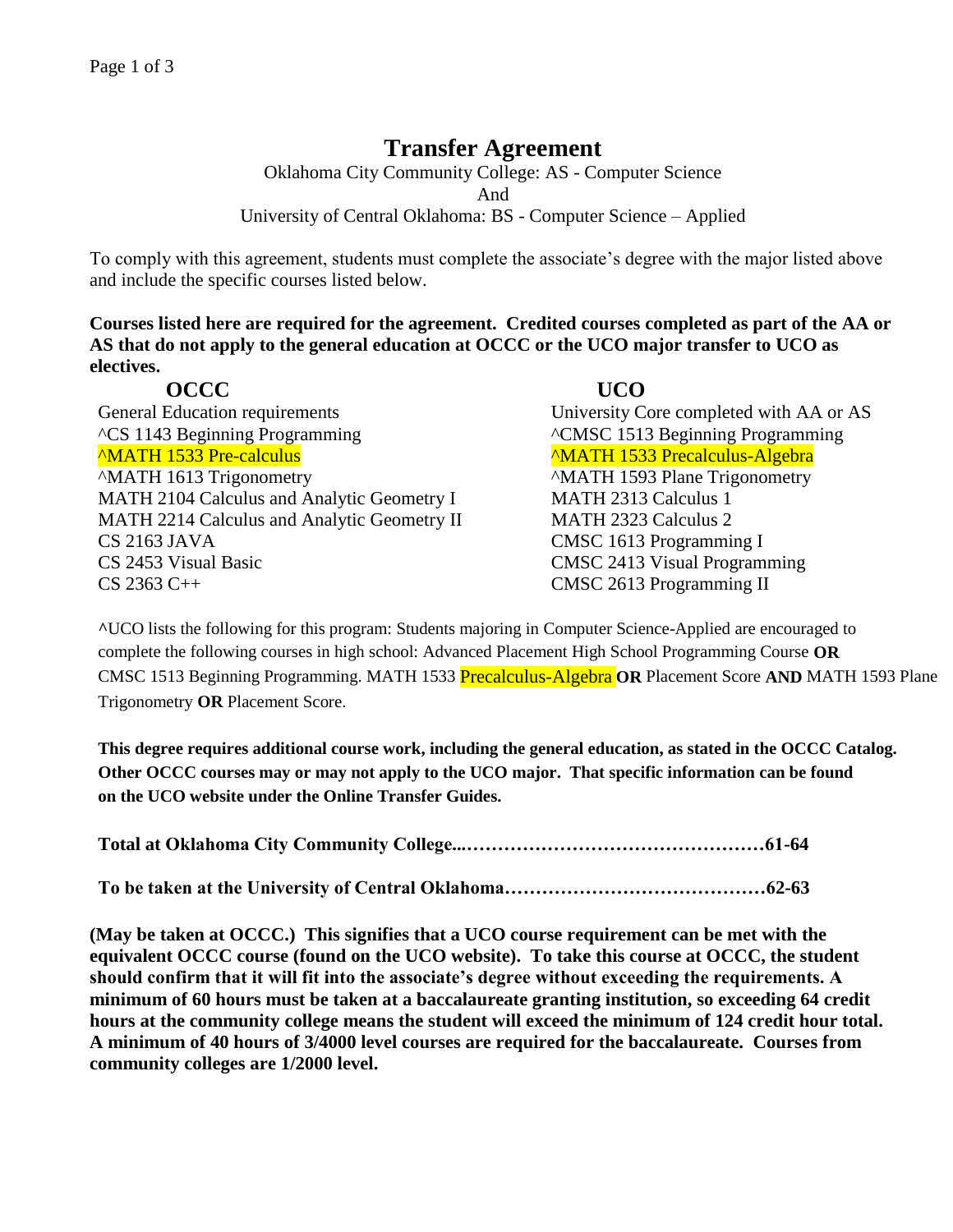## Major Requirements

| Required                  |                       |                                                  |
|---------------------------|-----------------------|--------------------------------------------------|
| $^{\wedge}$ CMSC          | 1621                  | Programming I Laboratory                         |
| $^{\wedge}$ CMSC          | 2123                  | Discrete Structures                              |
| $^{\wedge}$ CMSC          | 2621                  | Programming II Laboratory                        |
| $^{\circ}$ CMSC 2833      |                       | Computer Organization I                          |
| $^{\wedge}$ SE.           | 3103                  | Object Oriented Software Design and Construction |
| $^{\wedge}$ CMSC 3303     |                       | Systems Analysis and Design OR                   |
| $^{\circ}$ SE             | 4283                  | Software Engineering I                           |
| ^ CMSC                    | 3613                  | Data Structures and Algorithms                   |
| $^{\wedge}$ CMSC          | 4003                  | Applications of Database Management Systems      |
| ^ CMSC                    | 4023                  | Programming Languages OR                         |
|                           | $\triangle$ CMSC 4173 | <b>Translator Design</b>                         |
| ^ CMSC                    | 4153                  | <b>Operating Systems</b>                         |
| $^{\wedge}$ CMSC          | 4401                  | Ethics in Computing                              |
| $^{\wedge\ast}$ CMSC 4513 |                       | Software Design and Development                  |
| $^{\wedge}$ STAT          | 2113                  | Statistical Methods OR (May be taken at OCCC.)   |
|                           | $\sim$ STAT 2103      | Introduction to Statistics for Sciences OR       |
|                           | STAT 4113             | <b>Mathematical Statistics 1</b>                 |
|                           |                       |                                                  |

^ A grade of 'C' or better must be earned in all required CMSC, SE, MATH, and STAT courses.

\* CMSC 4513 is recommended to be taken in the last semester prior to graduation.

Elective CMSC or SE courses............................................................ 12 Any 3/4000 level CMSC or SE courses except SE 4513

No more than three (3) hours of Internship and Individual Study combined may be used to satisfy the CMSC or SE elective requirement.

Credit cannot be received for both CMSC 3303 and SE 4283.

# **Applied Area of Study…………………………………..18**

#### Minor

The student will complete a minor; if the student is completing a second Bachelor's degree, the first degree's major will satisfy the requirements for the minor.

## OR

Second Major The student will complete a second major.

### OR

Associate degree or comparable concentration in an information technology-related discipline transferred from a regionally accredited two- or four-year college or international equivalent with the approval of the Computer Science Department.

If less than 18 hours are transferred under this category, the student should take 2/3/4000 level CMSC electives to make up the difference. A student may take additional CMSC 3/4000 electives to bring the total hours of upper-division courses to 40.

### **Electives to bring total to……………………………………………………………………..……….124**

## **Minimum Grade Requirements**

**Average in (a) all college course work, (b) course work at UCO, and (c) major courses…………………….….2.00**

**\* A student may take additional CMSC 3/4000 courses to bring the total hours of upper-division courses to 40.**